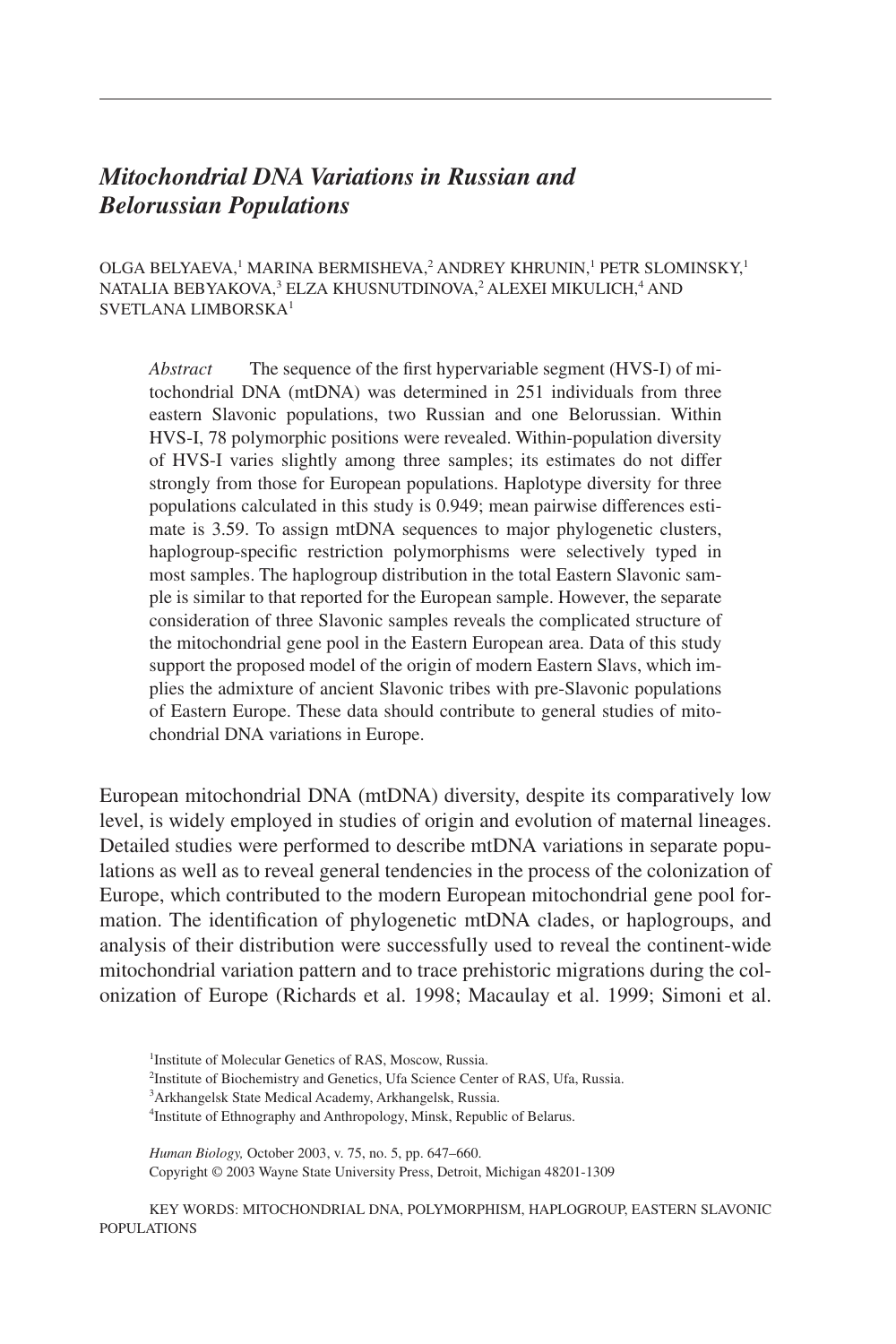#### 648 / belyaeva et al.

2000; Torroni et al. 2001; Richards et al. 2000). Recently, studies in several populations revealed that particular haplogroups could also be associated with longevity and diseases (Torroni et al. 1997; De Benedictis et al. 1999; Rose et al. 2001). Slavonic and, in particular, Eastern Slavonic populations, which inhabit a large part of the Eurasian territory, were significantly underrepresented in mtDNA diversity studies. Recently, data on coding and control region mtDNA variations and haplogroup distribution in several Russian, one Ukrainian, and one Polish samples were reported (Orekhov et al. 1999; Maliarchuk and Derenko 2000; Malyarchuk et al. 2002) and implicated to the question of origin of the Eastern Slavs (Malyarchuk and Derenko 2001). Here we present data on mtDNA polymorphism in three other native population samples belonging to two Eastern Slavonic peoples, Russians and Belorussians.

## **Materials and Methods**

**Populations Studied.** Population samples were collected after obtaining informed consent according to the following criteria: all individuals belong to the native population of the regions studied (at least three female generations living in the region), they are maternally unrelated, and they are of Slavonic origin (Russian or Belorussian, depending on the sample). The Belorussian sample (92 individuals) was collected in Bobruisk, located in the central part of the Republic of Belarus. Two Russian samples represent a native rural population of two geographically distant regions of the Russian Plain. The first one (76 individuals) was collected in the settlement of Oshevensk in the Arkhangelsk region of northern Russia. This settlement is situated in the Kargopol district, in the southernmost part of the Arkhangelsk region, which was colonized during the very early period of the formation of the Russian State. Its isolated rural populations are supposed to be little affected by recent migrations and are very interesting with respect to genetic studies. The second sample (83 individuals) was collected in Bashkiria, Arkhangelsky district, but includes only ethnically Russian individuals. The Russian population of the Ural region, to which Bashkiria belongs, was formed mostly by migrants from southern areas of the country, and is supposed to differ genetically from the northern population.

**Hypervariable Segment I Polymorphism Analysis.** DNA was isolated from peripheral blood according to the standard phenol-chloroform extraction protocol. The first hypervariable segment (HVS-I) fragment of the mitochondrial control region was amplified by polymerase chain reaction (PCR) using primers con L2 (5′-CAC CAT TAG CAC CCA AAG CT 3′) and con H2-B (5′TGA TTT CAC GGA GGA TGG TG-3′) (Richards et al. 1996). Amplicons were sequenced in both directions by use of the Sanger dideoxy-chain-termination method and cycle-sequencing protocol with  $[\gamma$ <sup>-33</sup>P]-labeled amplification primers. PCR and cy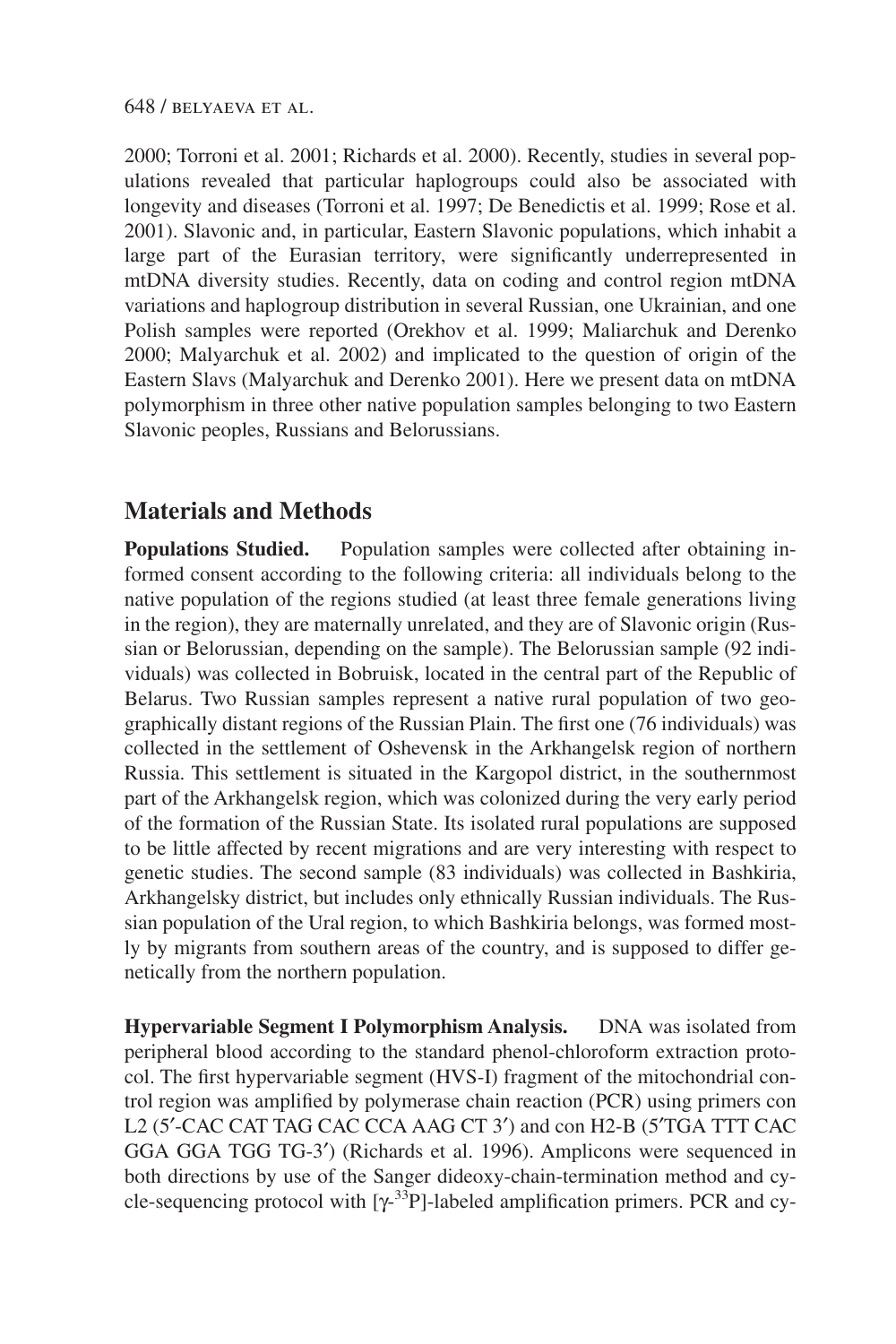cle sequencing reactions were performed in an MJR ptc-100 thermal cycler (MJ Research, MA, USA). Sequences were determined between positions 16040 and 16365 (Anderson et al. 1981). Positions different from the Cambridge reference sequence (CRS, Anderson et al. 1981) were identified. Simple haplotype diversity, *h*, estimated by the method of Nei (Nei 1987), and mean pairwise differences were determined using DnaSP version 3.53 software (Rozas et al. 1999). The standard error of mean pairwise differences was estimated from 200 bootstrap replications of the primary data set.

**Restriction Fragment Length Polymorphism Analysis and Haplogroup Assignment.** In some cases, haplogroup assignment of mtDNA sequences could be performed on the basis of diagnostic HVS-I motifs (Macaulay et al. 1999; Richards et al. 2000). For those lineages that do not have a distinctive HVS-I motif, or in which this motif is ambiguous, additional coding-region restriction fragment length polymorphism (RFLP) markers were typed to confirm or exclude the affiliation with a particular haplogroup. In this study, selective RFLP polymorphisms were analyzed in most individual samples. To determine the RFLP status of mitochondrial sequences, restriction endonuclease analysis was performed on mtDNA fragments amplified as described by Torroni et al. (1996, 1997). The 7025*Alu*I site was tested to reveal haplogroup *H* sequences (–7025*Alu*I). Those +7025*Alu*I samples lacking the 14766*Mse*I site were identified as belonging to the *HV* cluster; from them, sequences bearing 16298C substitution on the *HV* background were identified as pre-*V*. In +7025*Alu*I, +14766*Mse*I sequences, the 12308*Hin*fI site was tested to identify haplogroup *U* (+12308*Hin*fI). Within haplogroup *U*, sequences were assigned to subclusters on the basis of HVS-I diagnostic motifs, as was done within haplogroups *J* and *T*. In cases of ambiguous sequence motif, affiliation with haplogroup *T* was determined by +13366*Bam*HI. 10394*Dde*I, 10397*Alu*I sites were typed in all 16223T samples. The +10394*Dde*I, +10397*Alu*I status was used as a marker of haplogroup *M*; +14465*Acc*I was used as a marker of haplogroup *X*; and +10028*Alu*I, +16389*Bam*HI was used as a marker of haplogroup *I*. Haplogroups *W, C,* and *N* were identified on the basis of HVS-I sequence (Macaulay et al. 1999). Lineages that could not be assigned using HVS-I sequence motif and the restriction markers mentioned above were named "Other." The comparison of haplogroup distribution among samples was performed using POPGENE software version 1.32 (Yeh et al. 1997).

### **Results and Discussion**

**HVS-I Sequence Variability.** We performed the sequence analysis of the first hypervariable segment of the mitochondrial D-loop in three different Slavonic samples, two Russian and one Belorussian. Mitochondrial DNA of 251 individuals was analyzed, including 92 Belorussian individuals from Bobruisk, 76 and 83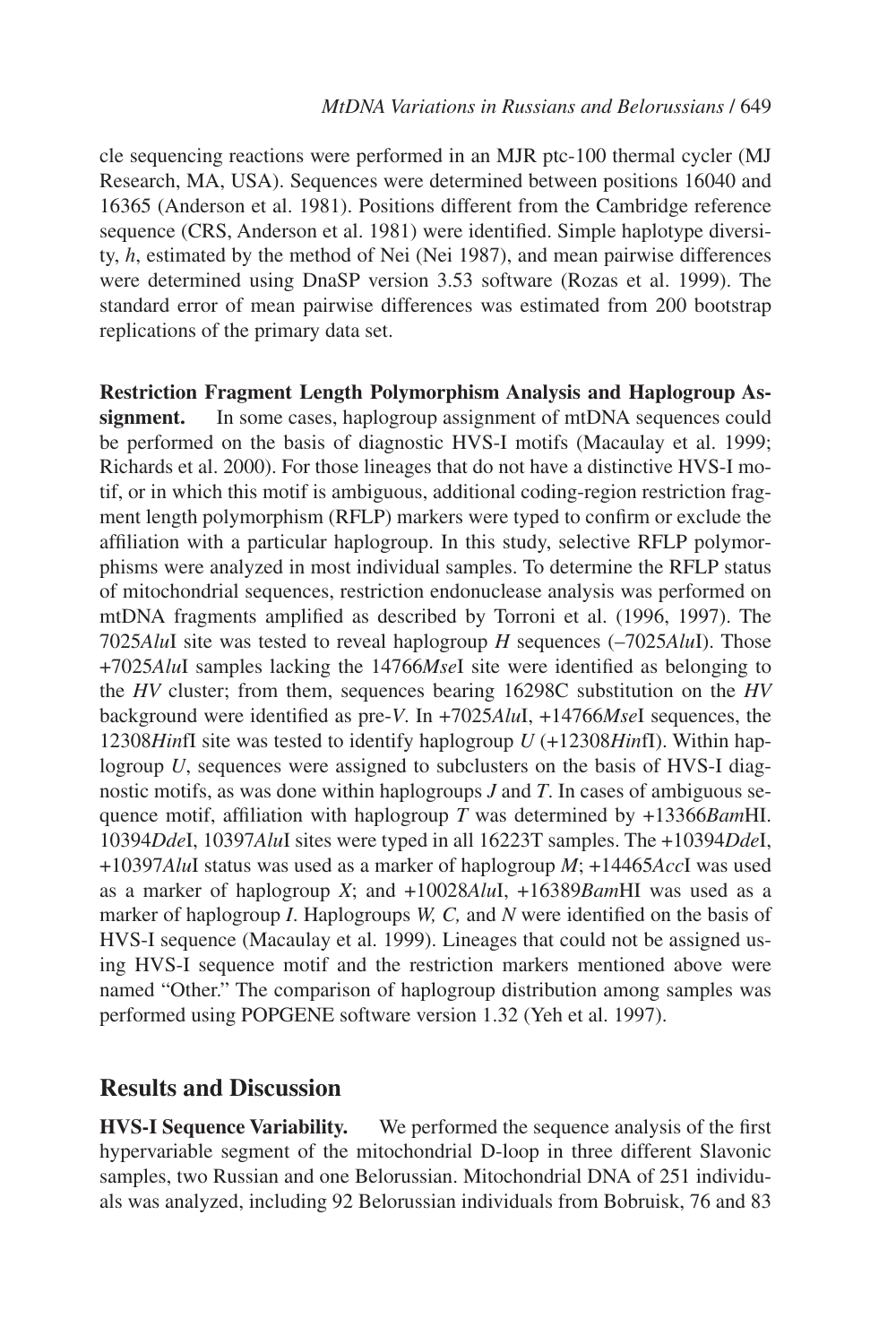Russian individuals from Arkhangelsk region (Oshevensk) and Bashkiria, respectively.<sup>5</sup>

The total number of HVS-I polymorphic sites revealed in the three populations is 78 (data on sequence variations and their distribution are presented in the Table 1). Most of them are transitions. Of the total number of substitutions in Russians (Bashkiria), 5 (11.1%) are transversions, versus 2 (4.4%) transversions in Russians (Oshevensk) and 3 (5.4%) transversions in Belorussians.

For HVS-I variations, the simple haplotype diversity was determined as a measure of within-population genetic diversity. It shows relatively high values, with the estimate 0.95 for three samples in total and the highest value for the northern Russian population (Table 2). Mean pairwise difference estimates, relatively low, range between 3.33 and 3.80, also reaching the highest value in Russians (Oshevensk). Thus, all three Slavonic samples show high estimates of haplotype diversity combined with low values of mean pairwise differences, which is typical for European mitochondrial DNA diversity described elsewhere. The Russian (Oshevensk) sample shows slightly higher haplotype diversity and number of mean pairwise differences than the two other samples.

The percentage of unique HVS-I haplotypes has the lowest value (68.3%) in Russians (Oshevensk) and the highest (84.6%) in Russians (Bashkiria). These estimates show that the female population of Oshevensk represents a more restricted pool than those of the two other Slavonic samples. The percentage of unique haplotypes estimated for the three populations in total (77.3%) is close to the estimate of approximately 77% for the European population (Richards et al. 1996). This finding suggests that treating Russians as one total population, as has been done in earlier studies, could mask significant heterogeneity and differences among local groups.

**HVS-I and RFLP Combined Data.** In addition to the sequence analysis, major haplogroup-defining RFLP markers were typed selectively in those samples that could not be assigned to any cluster on the basis of a diagnostic HVS-I motif. The HVS-I and RFLP typing revealed 139 different lineages (Table 1).

A relatively high number of lineages in Russians from Bashkiria ("Other," 15.7%; Table 3) was not assigned to any group. HVS-I and determined RFLP markers (+7025*Alu*I, +14766*Mse*I, –13366*Bam*HI, –12308*Hinf*I, and also –10397*Alu*I, –10394*Dde*I for 16223T-sequences) imply that most probably these lineages belong to pre-*HV* or other clusters encompassed by *R* (Macaulay et al. 1999), excluding *HV, U,* and *JT*. At the least, the status of the 00073 position should be determined in assigning these sequences, but 00073 typing was not performed in this study.

The most abundant HVS-I type in all populations was CRS. Additional RFLP typing performed on these sequences revealed the heterogeneity of this

<sup>5</sup> Sequence variants corresponding to HVSI haplotypes determined in this study were deposited in the Gen-Bank™ under accession numbers AY005336-AY005390 (Belorussian sample), AY005827-AY005866 (Russians, Oshevensk) and AF292943-AF292943 (Russians, Bashkiria).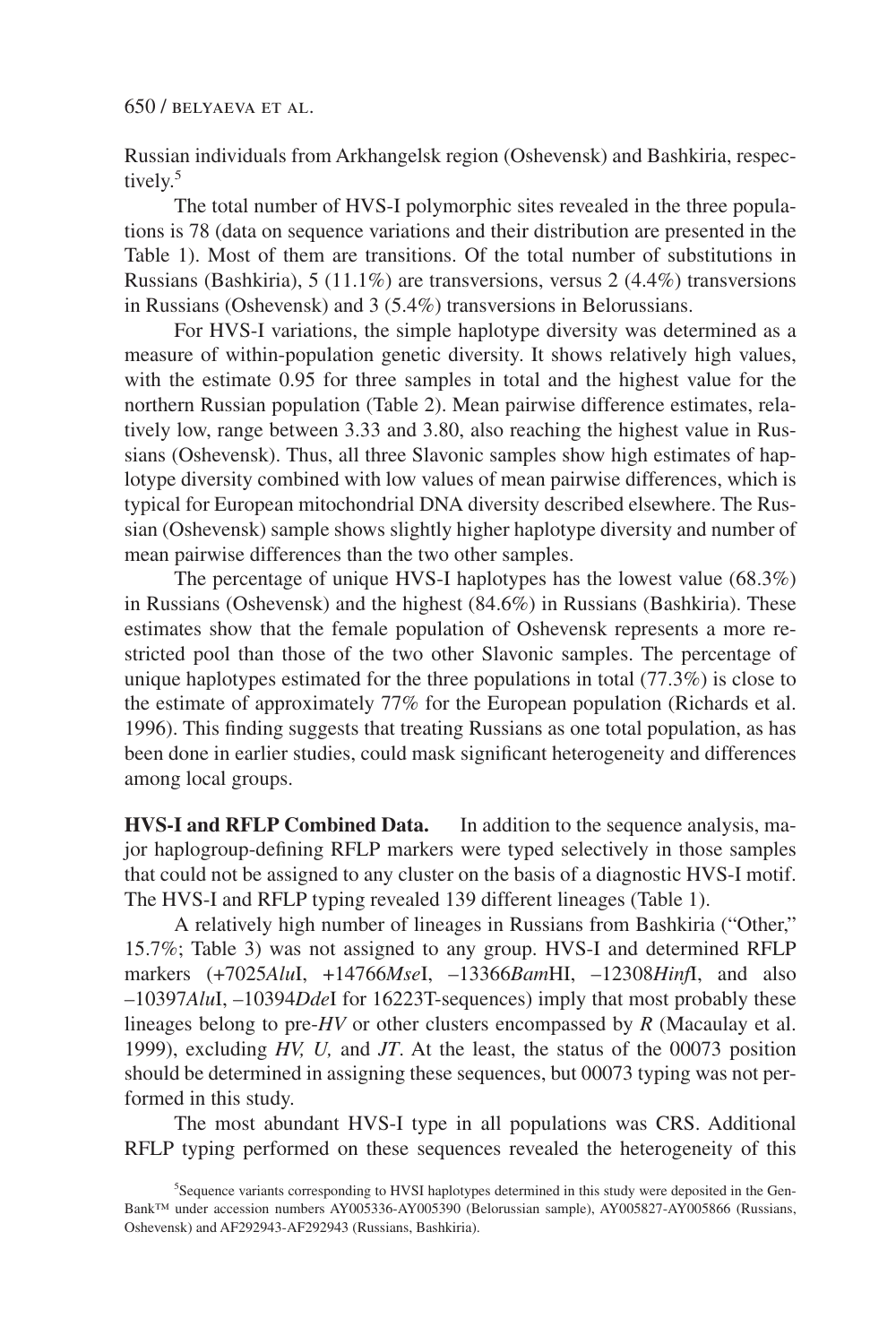group. Interestingly, a relatively high proportion of CRS sequences belongs to haplogroup *U* (+12308*Hin*fI). In Belorussian and Russian (Bashkiria) populations it constitutes 33.3% and 36.8% of CRS lineages, correspondingly. Data from earlier studies reported that within Europe CRS lineages were assigned predominantly to haplogroup *H* (Richards et al. 2000). Haplogroup *H* constitutes the majority of all three samples analyzed in this study, a finding similar to those for other European and Middle Eastern groups (Richards et al. 1998, 2000), as well as to those for previously reported Slavonic samples (Orekhov et al. 1999; Malyarchuk and Derenko 2001; Malyarchuk et al. 2002). Two 16223T substitutions were observed among haplogroup *H* sequences, one in each Russian sample. Sequences bearing 16223T substitutions on the haplogroup *H* background were described also in another Slavonic sample, Ukrainians (Malyarchuk and Derenko 2001). As mentioned by the authors of this study, this substitution is rare among European sequences not belonging to *I, W,* or *X* groups. In addition, five more 16223T sequences observed in Russians (Bashkria) were assigned to "Other" and do not belong to *M, I, W,* or *X* clusters. A high representation of 16240C sequences could be mentioned as another peculiarity of haplogroup *H* in the northern Russian population. This rare substitution, also reported by Helgason et al. (2001) in a Scottish sequence, was observed in seven maternally unrelated individuals, five of them bearing the single 16240C transversion, and in two sequences representing probable derivatives.

The distribution of haplogroup pre-*V* in our samples could be of some interest, because in studies of Torroni et al. (1998, 2001) a postglacial recolonization of Europe and population expansion from southwestern to northeastern Europe was inferred from the haplogroup *V* distribution. Pre-*V* lineages have equally significant frequencies (5.4% and 5.3%) in Belorussians and Russians (Oshevensk), while in Russians (Bashkiria) this cluster is represented by a single individual sequence. This observation is consistent with the higher frequency of *V* in northern European populations.

Significant differences were noted in the representation of the *HV* monophyletic cluster. While more than half of individual lineages in Belorussians and Russians (Oshevensk) belong to this cluster, the population of Russians (Bashkiria) demonstrates the decreased level of 32.5%.

Haplogroup *U* sequences are widely distributed in the Eastern Slavonic samples described here. Their frequency in both Russian samples is higher than in the Russian sample reported by Malyarchuk and Derenko (2001) (28.6% and 26.3%, against 14.0%), though closer to the frequency in the Russian sample from the Malyarchuk et al. (2002) study (20%). In Russians (Bashkiria) haplogroup *U* has higher diversity than in two other samples, with a greater number of different subclusters. As mentioned above, one unusual feature of haplogroup *U* in the two Eastern Slavonic populations consists of a high content of CRS lineages. Also unlike findings for earlier reported Slavonic samples, haplogroup *K* has a significant frequency (7.9%) in the northern Russian population, but is rare in Belorussians and Russians (Bashkiria). *U5*, the most ancient European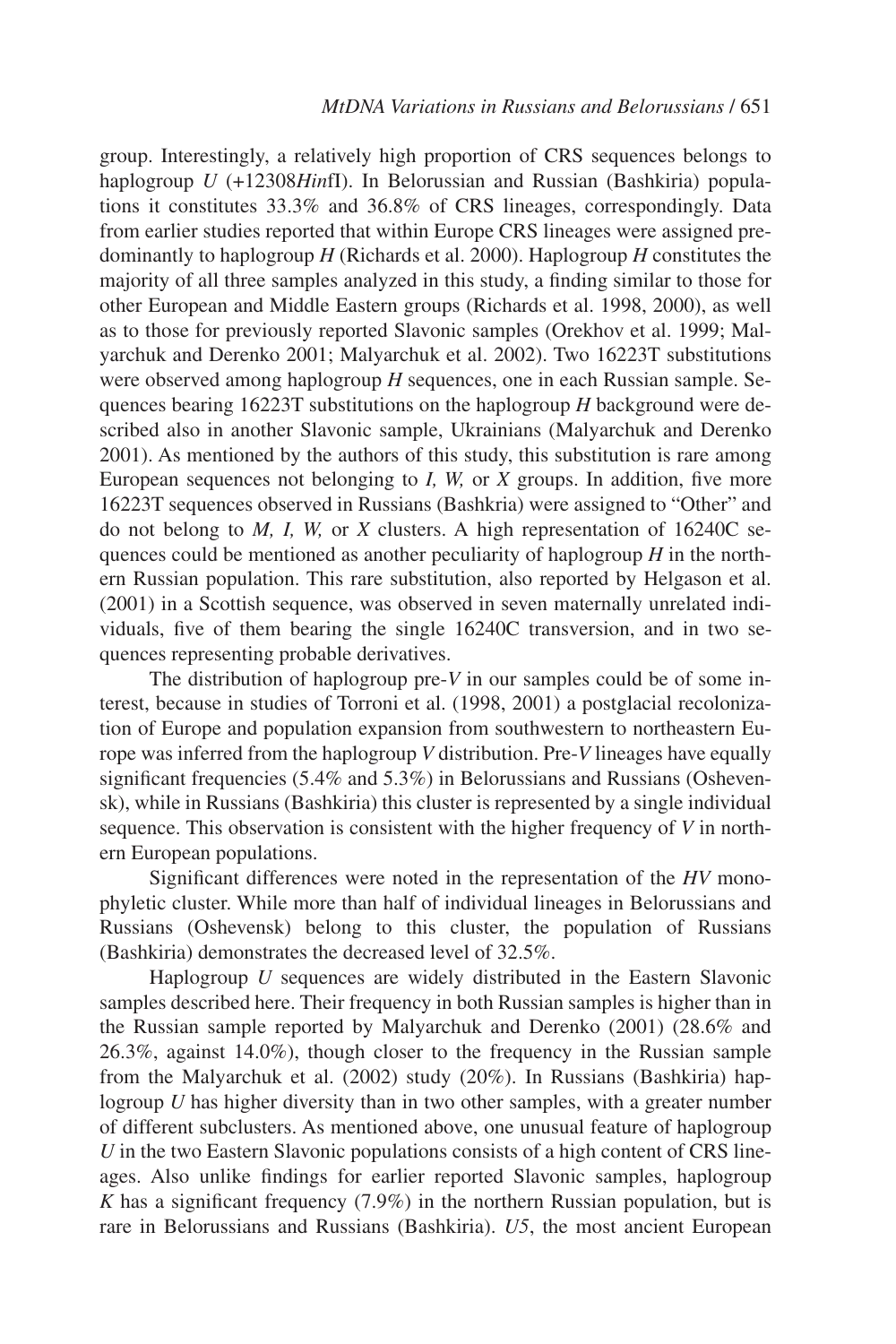|                 |                   | MtDNA Variants in Byelorussian and Russian Samples |                       |                                      |              |              |                                                                                                                                                                                                                                                                                                                                                                                  |                                       |                |                    |               |                |               |               |
|-----------------|-------------------|----------------------------------------------------|-----------------------|--------------------------------------|--------------|--------------|----------------------------------------------------------------------------------------------------------------------------------------------------------------------------------------------------------------------------------------------------------------------------------------------------------------------------------------------------------------------------------|---------------------------------------|----------------|--------------------|---------------|----------------|---------------|---------------|
|                 |                   | Number of Individuals                              |                       |                                      |              |              |                                                                                                                                                                                                                                                                                                                                                                                  |                                       |                | <b>RFLP</b> Status |               |                |               |               |
|                 | russians<br>Belo- | Oshevensk<br>Russians                              | Bashkiria<br>Russians | Haplo type <sup>a</sup><br>$HYS-I$   | Haplogroup   | 7025<br>AluI | MseI<br>14766                                                                                                                                                                                                                                                                                                                                                                    | 12308<br>$\mathit{Hinf}$              | 13366<br>BamHI | 10397<br>Alul      | 10394<br>Ddel | BamHI<br>16389 | 10028<br>AluI | 14465<br>AccI |
|                 | $\mathbf{r}$      | $\supseteq$                                        | $\equiv$              | CRS                                  | Ξ            | I            |                                                                                                                                                                                                                                                                                                                                                                                  |                                       |                |                    |               |                |               |               |
|                 |                   |                                                    |                       | 069-093-172-189                      | E            |              |                                                                                                                                                                                                                                                                                                                                                                                  |                                       |                |                    |               |                |               |               |
|                 |                   |                                                    |                       | 080-183i-189i                        | エ            |              |                                                                                                                                                                                                                                                                                                                                                                                  |                                       |                |                    |               |                |               |               |
|                 |                   |                                                    |                       | 080-189                              | E            |              | $\begin{array}{c} \hline \end{array}$                                                                                                                                                                                                                                                                                                                                            | $\begin{array}{c} \hline \end{array}$ |                |                    |               |                |               |               |
| n               |                   |                                                    |                       |                                      | ᠴ            |              |                                                                                                                                                                                                                                                                                                                                                                                  |                                       |                |                    |               |                |               |               |
| ৩               |                   |                                                    |                       | 092<br>092-140                       |              |              |                                                                                                                                                                                                                                                                                                                                                                                  |                                       |                |                    |               |                |               |               |
| $\overline{ }$  |                   |                                                    |                       | 093                                  |              |              |                                                                                                                                                                                                                                                                                                                                                                                  |                                       |                |                    |               |                |               |               |
| $^{\circ}$      |                   |                                                    |                       |                                      | æ            |              |                                                                                                                                                                                                                                                                                                                                                                                  |                                       |                |                    |               |                |               |               |
| $\circ$         |                   |                                                    |                       | 093-129-316<br>093-192-223-240C      | œ            |              | $\begin{array}{c} \rule{0pt}{2.5ex} \rule{0pt}{2.5ex} \rule{0pt}{2.5ex} \rule{0pt}{2.5ex} \rule{0pt}{2.5ex} \rule{0pt}{2.5ex} \rule{0pt}{2.5ex} \rule{0pt}{2.5ex} \rule{0pt}{2.5ex} \rule{0pt}{2.5ex} \rule{0pt}{2.5ex} \rule{0pt}{2.5ex} \rule{0pt}{2.5ex} \rule{0pt}{2.5ex} \rule{0pt}{2.5ex} \rule{0pt}{2.5ex} \rule{0pt}{2.5ex} \rule{0pt}{2.5ex} \rule{0pt}{2.5ex} \rule{0$ |                                       |                | $\sf I$            | $\sf I$       |                | $\sf I$       |               |
| $\subseteq$     |                   |                                                    |                       |                                      | E            |              |                                                                                                                                                                                                                                                                                                                                                                                  |                                       | I              |                    |               |                |               |               |
|                 |                   |                                                    |                       | 126-183d-189<br>129-181-183d-189-318 | H            |              |                                                                                                                                                                                                                                                                                                                                                                                  |                                       |                |                    |               |                |               |               |
| 7               |                   |                                                    |                       | 140-293-311                          | œ            |              |                                                                                                                                                                                                                                                                                                                                                                                  |                                       |                |                    |               |                |               |               |
| $\mathbf{r}$    |                   |                                                    |                       | 151                                  | E            | J            |                                                                                                                                                                                                                                                                                                                                                                                  |                                       |                |                    |               |                |               |               |
| 그               |                   | 4                                                  |                       | 162                                  | œ            |              |                                                                                                                                                                                                                                                                                                                                                                                  |                                       |                |                    |               |                |               |               |
| 51              |                   |                                                    |                       |                                      | H            | ı            |                                                                                                                                                                                                                                                                                                                                                                                  |                                       |                |                    |               |                |               |               |
| $\overline{16}$ |                   |                                                    |                       | 162-163<br>162-183i-189              | Ξ            | I            |                                                                                                                                                                                                                                                                                                                                                                                  |                                       |                |                    |               |                |               |               |
| $\overline{1}$  |                   |                                                    |                       |                                      | H            | I            |                                                                                                                                                                                                                                                                                                                                                                                  |                                       |                |                    |               |                |               |               |
| $\overline{18}$ |                   |                                                    |                       | 162-259<br>162-274<br>162-311        | $\mathbf{H}$ | J.           |                                                                                                                                                                                                                                                                                                                                                                                  |                                       |                |                    |               |                |               |               |
| $\overline{19}$ |                   | N                                                  |                       |                                      | E            |              |                                                                                                                                                                                                                                                                                                                                                                                  |                                       |                |                    |               |                |               |               |
|                 |                   | $\sim$                                             |                       |                                      | F            | ı            |                                                                                                                                                                                                                                                                                                                                                                                  |                                       |                |                    |               |                |               |               |
| $20$            |                   |                                                    |                       |                                      | π            |              |                                                                                                                                                                                                                                                                                                                                                                                  |                                       |                |                    |               |                |               |               |
| 234             |                   |                                                    |                       | $\frac{167}{176}$                    | Ξ            | J            |                                                                                                                                                                                                                                                                                                                                                                                  |                                       |                |                    |               |                |               |               |
|                 |                   |                                                    |                       | 183C-189                             | H            | I            |                                                                                                                                                                                                                                                                                                                                                                                  |                                       |                |                    |               |                |               |               |
|                 |                   |                                                    |                       | 189                                  | π            | J.           |                                                                                                                                                                                                                                                                                                                                                                                  |                                       |                |                    |               |                |               |               |
| 25              |                   |                                                    |                       | 189-192                              | Ξ            |              |                                                                                                                                                                                                                                                                                                                                                                                  |                                       |                |                    |               |                |               |               |
|                 |                   |                                                    |                       | 189-291-345                          | Н            |              |                                                                                                                                                                                                                                                                                                                                                                                  |                                       |                |                    |               |                |               |               |

Table 1. MtDNA Variants in Byelorussian and Russian Samples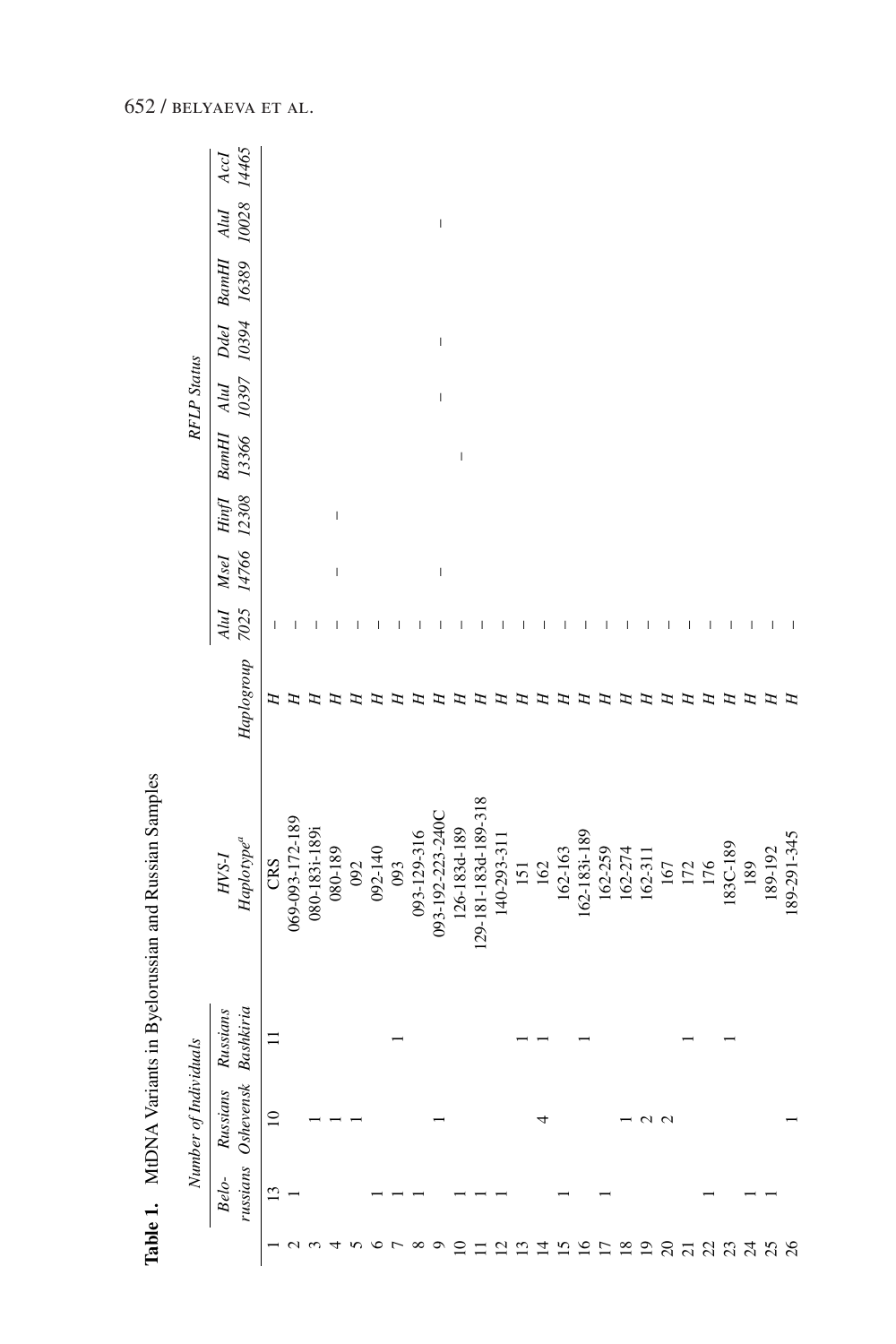|                                                                                                                                                                                                                                                                                 |  | J.                                                                                                                                                                                                                                                                                                                                                                                                             |  |          |  |                                            |             |  |  |  |               |  |           |                                               |  |  |  |
|---------------------------------------------------------------------------------------------------------------------------------------------------------------------------------------------------------------------------------------------------------------------------------|--|----------------------------------------------------------------------------------------------------------------------------------------------------------------------------------------------------------------------------------------------------------------------------------------------------------------------------------------------------------------------------------------------------------------|--|----------|--|--------------------------------------------|-------------|--|--|--|---------------|--|-----------|-----------------------------------------------|--|--|--|
|                                                                                                                                                                                                                                                                                 |  |                                                                                                                                                                                                                                                                                                                                                                                                                |  |          |  |                                            |             |  |  |  |               |  |           |                                               |  |  |  |
|                                                                                                                                                                                                                                                                                 |  |                                                                                                                                                                                                                                                                                                                                                                                                                |  |          |  |                                            |             |  |  |  |               |  |           |                                               |  |  |  |
|                                                                                                                                                                                                                                                                                 |  | $\sf I$                                                                                                                                                                                                                                                                                                                                                                                                        |  |          |  |                                            |             |  |  |  |               |  |           |                                               |  |  |  |
|                                                                                                                                                                                                                                                                                 |  | $\begin{array}{c} \rule{0pt}{2ex} \rule{0pt}{2ex} \rule{0pt}{2ex} \rule{0pt}{2ex} \rule{0pt}{2ex} \rule{0pt}{2ex} \rule{0pt}{2ex} \rule{0pt}{2ex} \rule{0pt}{2ex} \rule{0pt}{2ex} \rule{0pt}{2ex} \rule{0pt}{2ex} \rule{0pt}{2ex} \rule{0pt}{2ex} \rule{0pt}{2ex} \rule{0pt}{2ex} \rule{0pt}{2ex} \rule{0pt}{2ex} \rule{0pt}{2ex} \rule{0pt}{2ex} \rule{0pt}{2ex} \rule{0pt}{2ex} \rule{0pt}{2ex} \rule{0pt}{$ |  |          |  |                                            |             |  |  |  |               |  |           |                                               |  |  |  |
|                                                                                                                                                                                                                                                                                 |  |                                                                                                                                                                                                                                                                                                                                                                                                                |  |          |  |                                            | $\sim$ $-1$ |  |  |  |               |  |           | $\frac{1}{1}$ , $\frac{1}{1}$ , $\frac{1}{1}$ |  |  |  |
|                                                                                                                                                                                                                                                                                 |  |                                                                                                                                                                                                                                                                                                                                                                                                                |  |          |  |                                            |             |  |  |  |               |  |           |                                               |  |  |  |
|                                                                                                                                                                                                                                                                                 |  |                                                                                                                                                                                                                                                                                                                                                                                                                |  |          |  |                                            |             |  |  |  |               |  |           |                                               |  |  |  |
|                                                                                                                                                                                                                                                                                 |  | $\begin{array}{c} \rule{0pt}{2ex} \rule{0pt}{2ex} \rule{0pt}{2ex} \rule{0pt}{2ex} \rule{0pt}{2ex} \rule{0pt}{2ex} \rule{0pt}{2ex} \rule{0pt}{2ex} \rule{0pt}{2ex} \rule{0pt}{2ex} \rule{0pt}{2ex} \rule{0pt}{2ex} \rule{0pt}{2ex} \rule{0pt}{2ex} \rule{0pt}{2ex} \rule{0pt}{2ex} \rule{0pt}{2ex} \rule{0pt}{2ex} \rule{0pt}{2ex} \rule{0pt}{2ex} \rule{0pt}{2ex} \rule{0pt}{2ex} \rule{0pt}{2ex} \rule{0pt}{$ |  |          |  |                                            |             |  |  |  |               |  |           |                                               |  |  |  |
|                                                                                                                                                                                                                                                                                 |  |                                                                                                                                                                                                                                                                                                                                                                                                                |  |          |  |                                            |             |  |  |  |               |  |           |                                               |  |  |  |
|                                                                                                                                                                                                                                                                                 |  |                                                                                                                                                                                                                                                                                                                                                                                                                |  |          |  |                                            |             |  |  |  |               |  |           |                                               |  |  |  |
|                                                                                                                                                                                                                                                                                 |  |                                                                                                                                                                                                                                                                                                                                                                                                                |  |          |  |                                            |             |  |  |  |               |  |           |                                               |  |  |  |
|                                                                                                                                                                                                                                                                                 |  |                                                                                                                                                                                                                                                                                                                                                                                                                |  |          |  |                                            |             |  |  |  |               |  |           |                                               |  |  |  |
|                                                                                                                                                                                                                                                                                 |  |                                                                                                                                                                                                                                                                                                                                                                                                                |  |          |  |                                            |             |  |  |  |               |  |           |                                               |  |  |  |
| 192-304-311<br>193<br>209-204<br>209-304<br>209-304<br>209-304<br>209-304<br>209-304<br>209-304<br>209-242-304<br>209-304<br>200-242-304<br>200-242-304<br>200-242-304<br>200-242-304<br>200-242-304<br>201<br>203-311-347<br>203<br>203<br>203<br>203<br>203<br>203<br>203<br> |  |                                                                                                                                                                                                                                                                                                                                                                                                                |  |          |  |                                            |             |  |  |  |               |  |           |                                               |  |  |  |
|                                                                                                                                                                                                                                                                                 |  |                                                                                                                                                                                                                                                                                                                                                                                                                |  |          |  |                                            |             |  |  |  |               |  |           |                                               |  |  |  |
|                                                                                                                                                                                                                                                                                 |  |                                                                                                                                                                                                                                                                                                                                                                                                                |  |          |  |                                            |             |  |  |  |               |  |           |                                               |  |  |  |
|                                                                                                                                                                                                                                                                                 |  |                                                                                                                                                                                                                                                                                                                                                                                                                |  |          |  |                                            |             |  |  |  |               |  |           |                                               |  |  |  |
|                                                                                                                                                                                                                                                                                 |  |                                                                                                                                                                                                                                                                                                                                                                                                                |  |          |  |                                            |             |  |  |  |               |  |           |                                               |  |  |  |
|                                                                                                                                                                                                                                                                                 |  |                                                                                                                                                                                                                                                                                                                                                                                                                |  |          |  |                                            |             |  |  |  |               |  |           |                                               |  |  |  |
|                                                                                                                                                                                                                                                                                 |  |                                                                                                                                                                                                                                                                                                                                                                                                                |  |          |  |                                            |             |  |  |  |               |  |           |                                               |  |  |  |
|                                                                                                                                                                                                                                                                                 |  |                                                                                                                                                                                                                                                                                                                                                                                                                |  |          |  |                                            |             |  |  |  |               |  |           |                                               |  |  |  |
|                                                                                                                                                                                                                                                                                 |  |                                                                                                                                                                                                                                                                                                                                                                                                                |  |          |  |                                            |             |  |  |  |               |  |           |                                               |  |  |  |
|                                                                                                                                                                                                                                                                                 |  |                                                                                                                                                                                                                                                                                                                                                                                                                |  | 25.58558 |  | $\begin{array}{c} 8894 \\ 841 \end{array}$ |             |  |  |  | $\frac{8}{4}$ |  | 526558558 |                                               |  |  |  |

 $\bar{1}$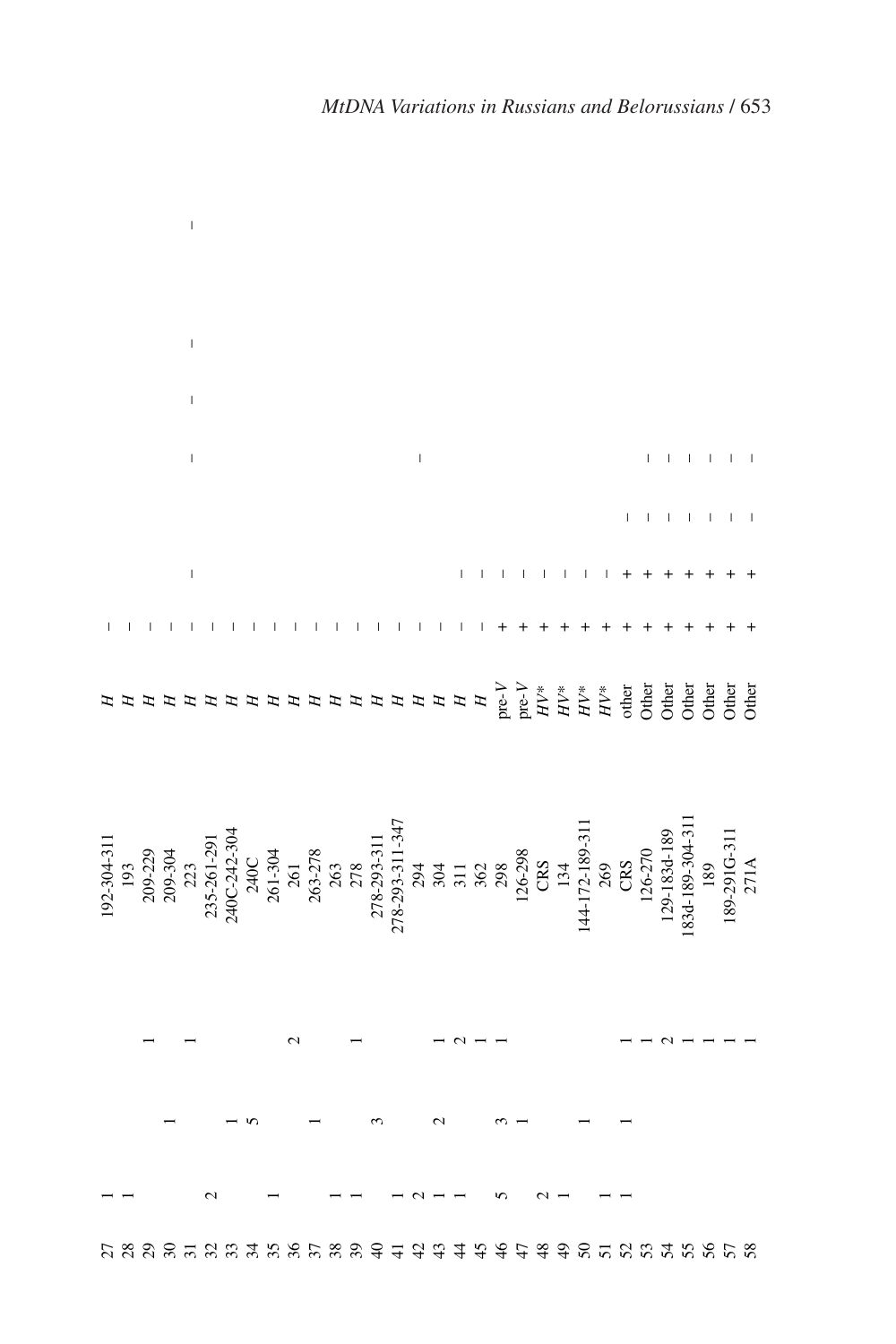|                           | Table 1.          | Continued             |                       |                                 |                      |              |               |                     |                                |                                                                                                                                                                                                                                                                                                                                                                                  |                                                                                                                                                                                                                                                                                                                                                                                  |                                                                                                                                                                                                                                                                                                                                                                                  |                                |               |
|---------------------------|-------------------|-----------------------|-----------------------|---------------------------------|----------------------|--------------|---------------|---------------------|--------------------------------|----------------------------------------------------------------------------------------------------------------------------------------------------------------------------------------------------------------------------------------------------------------------------------------------------------------------------------------------------------------------------------|----------------------------------------------------------------------------------------------------------------------------------------------------------------------------------------------------------------------------------------------------------------------------------------------------------------------------------------------------------------------------------|----------------------------------------------------------------------------------------------------------------------------------------------------------------------------------------------------------------------------------------------------------------------------------------------------------------------------------------------------------------------------------|--------------------------------|---------------|
|                           |                   | Number of Individuals |                       |                                 |                      |              |               |                     |                                | <b>RFLP</b> Status                                                                                                                                                                                                                                                                                                                                                               |                                                                                                                                                                                                                                                                                                                                                                                  |                                                                                                                                                                                                                                                                                                                                                                                  |                                |               |
|                           | russians<br>Belo- | Oshevensk<br>Russians | Bashkiria<br>Russians | HVS-I Haplotype <sup>a</sup>    | Haplogroup           | 7025<br>AluI | 14766<br>Msel | 12308<br>$\lim_{f}$ | 13366<br><b>BamH</b>           | 10397<br>AluI                                                                                                                                                                                                                                                                                                                                                                    | 10394<br>Ddel                                                                                                                                                                                                                                                                                                                                                                    | <b>BantH</b><br>16389                                                                                                                                                                                                                                                                                                                                                            | 10028<br>AluI                  | 14465<br>AccI |
| 59                        |                   |                       |                       | 223                             | Other                |              | $\,^+$        |                     |                                | I                                                                                                                                                                                                                                                                                                                                                                                | $\begin{array}{c} \rule{0pt}{2.5ex} \rule{0pt}{2.5ex} \rule{0pt}{2.5ex} \rule{0pt}{2.5ex} \rule{0pt}{2.5ex} \rule{0pt}{2.5ex} \rule{0pt}{2.5ex} \rule{0pt}{2.5ex} \rule{0pt}{2.5ex} \rule{0pt}{2.5ex} \rule{0pt}{2.5ex} \rule{0pt}{2.5ex} \rule{0pt}{2.5ex} \rule{0pt}{2.5ex} \rule{0pt}{2.5ex} \rule{0pt}{2.5ex} \rule{0pt}{2.5ex} \rule{0pt}{2.5ex} \rule{0pt}{2.5ex} \rule{0$ |                                                                                                                                                                                                                                                                                                                                                                                  |                                |               |
| $\mbox{ }_{60}$           |                   |                       |                       | 223-291                         | Other                |              |               |                     | I                              |                                                                                                                                                                                                                                                                                                                                                                                  |                                                                                                                                                                                                                                                                                                                                                                                  |                                                                                                                                                                                                                                                                                                                                                                                  | I                              |               |
| $\overline{6}$            |                   |                       |                       | 223-291-319                     | Other                |              |               |                     |                                |                                                                                                                                                                                                                                                                                                                                                                                  |                                                                                                                                                                                                                                                                                                                                                                                  |                                                                                                                                                                                                                                                                                                                                                                                  |                                |               |
| $\mathcal{L}$             | ٣                 |                       |                       | CRS                             | $\stackrel{*}{U}$    |              |               |                     |                                |                                                                                                                                                                                                                                                                                                                                                                                  |                                                                                                                                                                                                                                                                                                                                                                                  |                                                                                                                                                                                                                                                                                                                                                                                  |                                |               |
|                           |                   |                       |                       | 093-223                         | $U^*$                |              |               |                     | I                              |                                                                                                                                                                                                                                                                                                                                                                                  |                                                                                                                                                                                                                                                                                                                                                                                  |                                                                                                                                                                                                                                                                                                                                                                                  | I                              |               |
| 23                        |                   |                       |                       | 093-223-256-311                 | $\tilde{U}^*$        |              |               |                     | I                              | I                                                                                                                                                                                                                                                                                                                                                                                |                                                                                                                                                                                                                                                                                                                                                                                  |                                                                                                                                                                                                                                                                                                                                                                                  | $\begin{array}{c} \end{array}$ |               |
|                           |                   |                       |                       |                                 | $\tilde{U}^*$        |              |               |                     |                                |                                                                                                                                                                                                                                                                                                                                                                                  |                                                                                                                                                                                                                                                                                                                                                                                  |                                                                                                                                                                                                                                                                                                                                                                                  |                                |               |
|                           |                   |                       |                       | 126-298<br>183d-189i            | $\tilde{U}^*$        |              |               |                     |                                |                                                                                                                                                                                                                                                                                                                                                                                  |                                                                                                                                                                                                                                                                                                                                                                                  |                                                                                                                                                                                                                                                                                                                                                                                  |                                |               |
|                           |                   |                       |                       | 186-192                         | $\boldsymbol{U}^*$   |              |               |                     | $\overline{\phantom{a}}$       |                                                                                                                                                                                                                                                                                                                                                                                  |                                                                                                                                                                                                                                                                                                                                                                                  |                                                                                                                                                                                                                                                                                                                                                                                  |                                |               |
|                           |                   | 2                     |                       | 189                             | $U^*$                |              |               |                     |                                |                                                                                                                                                                                                                                                                                                                                                                                  |                                                                                                                                                                                                                                                                                                                                                                                  |                                                                                                                                                                                                                                                                                                                                                                                  |                                |               |
|                           |                   |                       |                       | 189-294                         | $U^\ast$             |              |               |                     | I                              |                                                                                                                                                                                                                                                                                                                                                                                  |                                                                                                                                                                                                                                                                                                                                                                                  |                                                                                                                                                                                                                                                                                                                                                                                  |                                |               |
|                           |                   |                       |                       |                                 | $U^\ast$             |              |               |                     | $\begin{array}{c} \end{array}$ | I                                                                                                                                                                                                                                                                                                                                                                                | T                                                                                                                                                                                                                                                                                                                                                                                | $\begin{array}{c} \rule{0pt}{2.5ex} \rule{0pt}{2.5ex} \rule{0pt}{2.5ex} \rule{0pt}{2.5ex} \rule{0pt}{2.5ex} \rule{0pt}{2.5ex} \rule{0pt}{2.5ex} \rule{0pt}{2.5ex} \rule{0pt}{2.5ex} \rule{0pt}{2.5ex} \rule{0pt}{2.5ex} \rule{0pt}{2.5ex} \rule{0pt}{2.5ex} \rule{0pt}{2.5ex} \rule{0pt}{2.5ex} \rule{0pt}{2.5ex} \rule{0pt}{2.5ex} \rule{0pt}{2.5ex} \rule{0pt}{2.5ex} \rule{0$ | I                              |               |
|                           |                   |                       |                       | 223<br>223-256-327<br>240G-286A | $\boldsymbol{U}^*$   |              |               |                     |                                | I                                                                                                                                                                                                                                                                                                                                                                                | $\overline{\phantom{a}}$                                                                                                                                                                                                                                                                                                                                                         |                                                                                                                                                                                                                                                                                                                                                                                  | I                              |               |
|                           |                   |                       |                       |                                 | $\stackrel{*}{\cup}$ |              |               |                     |                                |                                                                                                                                                                                                                                                                                                                                                                                  |                                                                                                                                                                                                                                                                                                                                                                                  |                                                                                                                                                                                                                                                                                                                                                                                  |                                |               |
|                           |                   |                       |                       |                                 | $\mathcal{U}^*$      |              |               |                     |                                |                                                                                                                                                                                                                                                                                                                                                                                  |                                                                                                                                                                                                                                                                                                                                                                                  |                                                                                                                                                                                                                                                                                                                                                                                  |                                |               |
|                           |                   |                       |                       | 256<br>278-294                  | $\tilde{U}^*$        |              |               |                     | $\mathsf I$                    |                                                                                                                                                                                                                                                                                                                                                                                  |                                                                                                                                                                                                                                                                                                                                                                                  |                                                                                                                                                                                                                                                                                                                                                                                  |                                |               |
|                           |                   |                       |                       | 311                             |                      |              |               |                     |                                | $\begin{array}{c} \rule{0pt}{2.5ex} \rule{0pt}{2.5ex} \rule{0pt}{2.5ex} \rule{0pt}{2.5ex} \rule{0pt}{2.5ex} \rule{0pt}{2.5ex} \rule{0pt}{2.5ex} \rule{0pt}{2.5ex} \rule{0pt}{2.5ex} \rule{0pt}{2.5ex} \rule{0pt}{2.5ex} \rule{0pt}{2.5ex} \rule{0pt}{2.5ex} \rule{0pt}{2.5ex} \rule{0pt}{2.5ex} \rule{0pt}{2.5ex} \rule{0pt}{2.5ex} \rule{0pt}{2.5ex} \rule{0pt}{2.5ex} \rule{0$ | $\begin{array}{c} \end{array}$                                                                                                                                                                                                                                                                                                                                                   |                                                                                                                                                                                                                                                                                                                                                                                  |                                |               |
|                           |                   |                       |                       |                                 | $5233$               |              |               |                     |                                |                                                                                                                                                                                                                                                                                                                                                                                  |                                                                                                                                                                                                                                                                                                                                                                                  |                                                                                                                                                                                                                                                                                                                                                                                  |                                |               |
|                           |                   |                       |                       | 129C-189-256<br>311-356         |                      |              |               |                     |                                |                                                                                                                                                                                                                                                                                                                                                                                  |                                                                                                                                                                                                                                                                                                                                                                                  |                                                                                                                                                                                                                                                                                                                                                                                  |                                |               |
|                           |                   |                       |                       | 356                             |                      |              |               |                     |                                |                                                                                                                                                                                                                                                                                                                                                                                  |                                                                                                                                                                                                                                                                                                                                                                                  |                                                                                                                                                                                                                                                                                                                                                                                  |                                |               |
|                           |                   |                       |                       | 192-270                         | U5a                  |              |               |                     |                                |                                                                                                                                                                                                                                                                                                                                                                                  |                                                                                                                                                                                                                                                                                                                                                                                  |                                                                                                                                                                                                                                                                                                                                                                                  |                                |               |
|                           |                   |                       |                       | 145-189-192-256-270             |                      |              |               |                     |                                |                                                                                                                                                                                                                                                                                                                                                                                  |                                                                                                                                                                                                                                                                                                                                                                                  |                                                                                                                                                                                                                                                                                                                                                                                  |                                |               |
|                           |                   |                       |                       | 168-192-256-261-270-304         |                      |              |               |                     |                                |                                                                                                                                                                                                                                                                                                                                                                                  |                                                                                                                                                                                                                                                                                                                                                                                  |                                                                                                                                                                                                                                                                                                                                                                                  |                                |               |
|                           |                   |                       |                       | 189-192-234-256-270-31          | U5al<br>U5al<br>U5al |              |               |                     |                                |                                                                                                                                                                                                                                                                                                                                                                                  |                                                                                                                                                                                                                                                                                                                                                                                  |                                                                                                                                                                                                                                                                                                                                                                                  |                                |               |
| $28838777777777777823333$ |                   |                       |                       | 189-192-256-270-294             | U5al<br>U5al         |              |               |                     |                                |                                                                                                                                                                                                                                                                                                                                                                                  |                                                                                                                                                                                                                                                                                                                                                                                  |                                                                                                                                                                                                                                                                                                                                                                                  |                                |               |
|                           |                   |                       |                       | 192-256-270-291                 |                      |              |               |                     |                                |                                                                                                                                                                                                                                                                                                                                                                                  |                                                                                                                                                                                                                                                                                                                                                                                  |                                                                                                                                                                                                                                                                                                                                                                                  |                                |               |

Table 1. Continued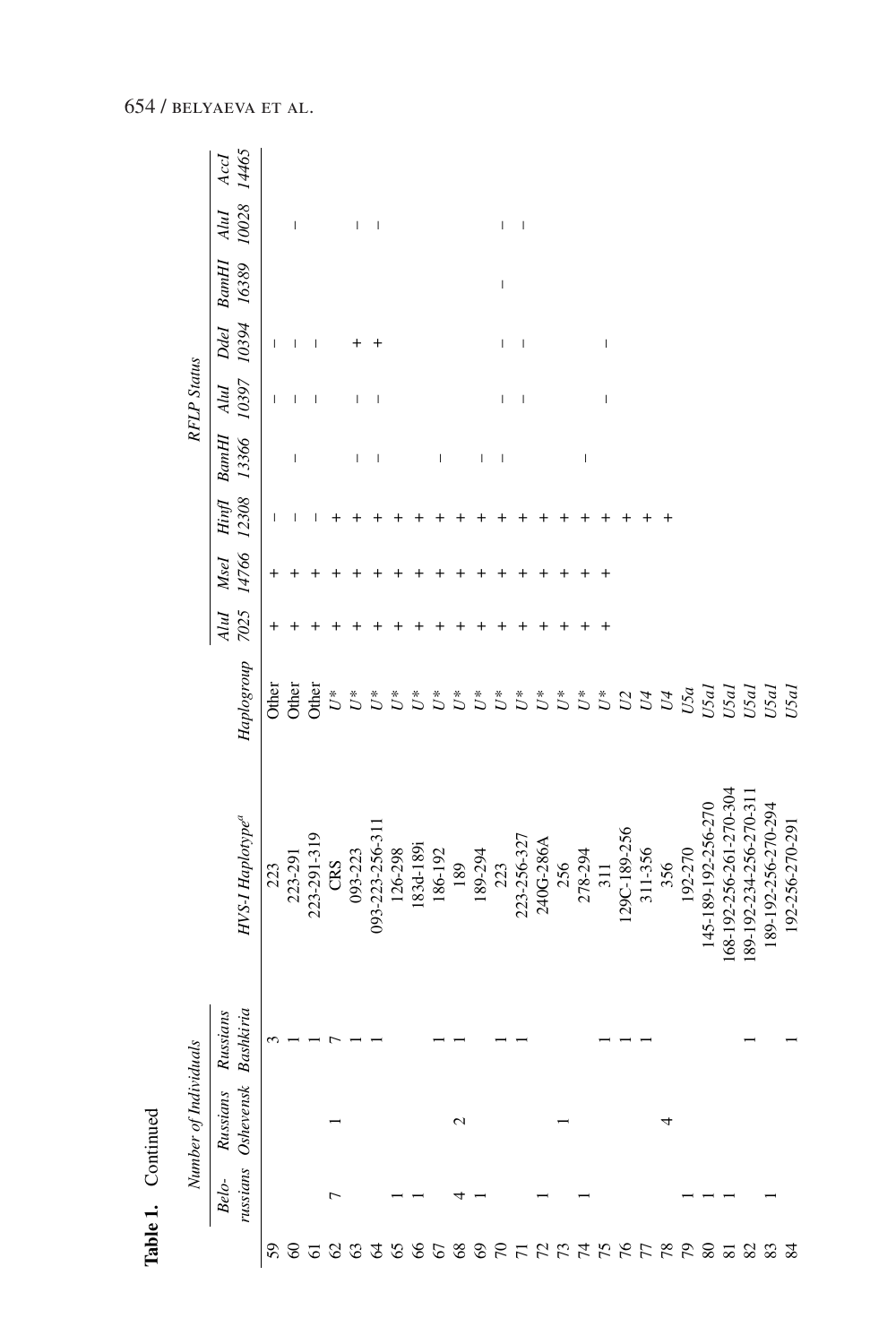|            |         |             |                     | +                   |          |                                    |                         |                |                 |     |            |             |         |                |                                 |                       |                |                             |                         |                     |                     |                |                    |                    |                     |                    |                                |                             |                     |                     |                  |
|------------|---------|-------------|---------------------|---------------------|----------|------------------------------------|-------------------------|----------------|-----------------|-----|------------|-------------|---------|----------------|---------------------------------|-----------------------|----------------|-----------------------------|-------------------------|---------------------|---------------------|----------------|--------------------|--------------------|---------------------|--------------------|--------------------------------|-----------------------------|---------------------|---------------------|------------------|
|            |         |             |                     | $\overline{1}$      |          |                                    |                         |                |                 |     |            |             |         |                |                                 |                       |                |                             |                         |                     |                     |                |                    |                    |                     |                    |                                |                             |                     |                     |                  |
|            |         |             |                     |                     |          |                                    |                         |                |                 |     |            |             |         |                |                                 |                       |                |                             |                         |                     |                     |                |                    |                    |                     |                    |                                |                             |                     |                     |                  |
|            |         |             |                     |                     |          |                                    |                         |                |                 |     |            |             |         |                |                                 |                       |                |                             |                         |                     |                     |                |                    |                    |                     |                    |                                |                             |                     |                     |                  |
|            |         |             |                     |                     |          |                                    |                         |                |                 | ٠   |            |             |         |                |                                 |                       |                |                             |                         |                     |                     |                |                    |                    |                     |                    |                                |                             |                     |                     |                  |
|            |         |             |                     |                     |          |                                    |                         |                |                 |     |            |             |         |                |                                 |                       |                |                             |                         |                     |                     |                |                    |                    |                     |                    |                                |                             |                     |                     |                  |
| USal       | 15a1a   |             |                     |                     |          | <b>155</b><br>1555<br>1555<br>1555 | $\overline{\mathbf{x}}$ | K              | $\pmb{\times}$  | ×   | ×          | ×           | K       | $\zeta$        | $\check{\tilde{\phantom{w}}}\,$ | $\tilde{\mathcal{L}}$ | $\ddot{\zeta}$ | Jlbl                        | JЫ                      | $\overline{L}$      | J1b                 | J/a            | $\tilde{\Gamma}^*$ | $\tilde{\Gamma}^*$ | $\tilde{\Gamma}^*$  | $\tilde{\Gamma}^*$ | П                              | $\overline{\Gamma}$         | $\overline{\Pi}$    | $\overline{\Gamma}$ | $\overline{\Pi}$ |
| 92-256-270 | 256-270 | 093-189-270 | 093-189-270-278-356 | 147-172-189-223-270 | 189-270  | 144-189-270                        | 079-224                 | 093-224-261-31 | 176-224-299-311 | 224 | 224-245-31 | 224-261-311 | 224-311 | 069-126        | 069-126-189                     | 069-126-291-319       | 069-126-304    | 069-126-145-172-186-222-261 | 069-126-145-172-222-261 | 069-126-145-172-261 | 069-126-145-222-261 | 069-126-145-23 | 126-294-296        | 126-186-189        | 126-294-296-299-304 | 294-296-304-356    | 126-162-186-189-258-292-294-31 | 126-163-186-189-213-239-294 | 126-163-186-189-294 | 126-163-186-189     | 163-186-188-294  |
|            |         |             |                     |                     |          |                                    |                         |                |                 |     |            |             |         |                |                                 |                       |                |                             |                         |                     |                     |                |                    |                    |                     |                    |                                |                             |                     |                     |                  |
|            |         |             |                     |                     |          |                                    |                         |                |                 |     |            |             |         |                |                                 |                       |                |                             |                         |                     |                     |                |                    |                    |                     |                    |                                |                             |                     |                     |                  |
|            |         |             |                     |                     |          |                                    |                         |                |                 |     |            |             |         |                |                                 |                       |                |                             |                         |                     |                     |                |                    |                    |                     |                    |                                |                             |                     |                     |                  |
| 85         | 86      | 87          | 88                  | 89                  | $\infty$ | $\overline{5}$                     | $\mathfrak{S}$          | 93             | $\overline{5}$  | 95  | $96$       | 50          | 98      | $\mathfrak{g}$ | $\overline{100}$                | $\overline{101}$      | 102            | 103                         | 104                     | 105                 | 106                 | 107            | 108                | 109                | $\frac{1}{2}$       | Ξ                  | 112                            | $\Xi$                       | 114                 | 115                 | 116              |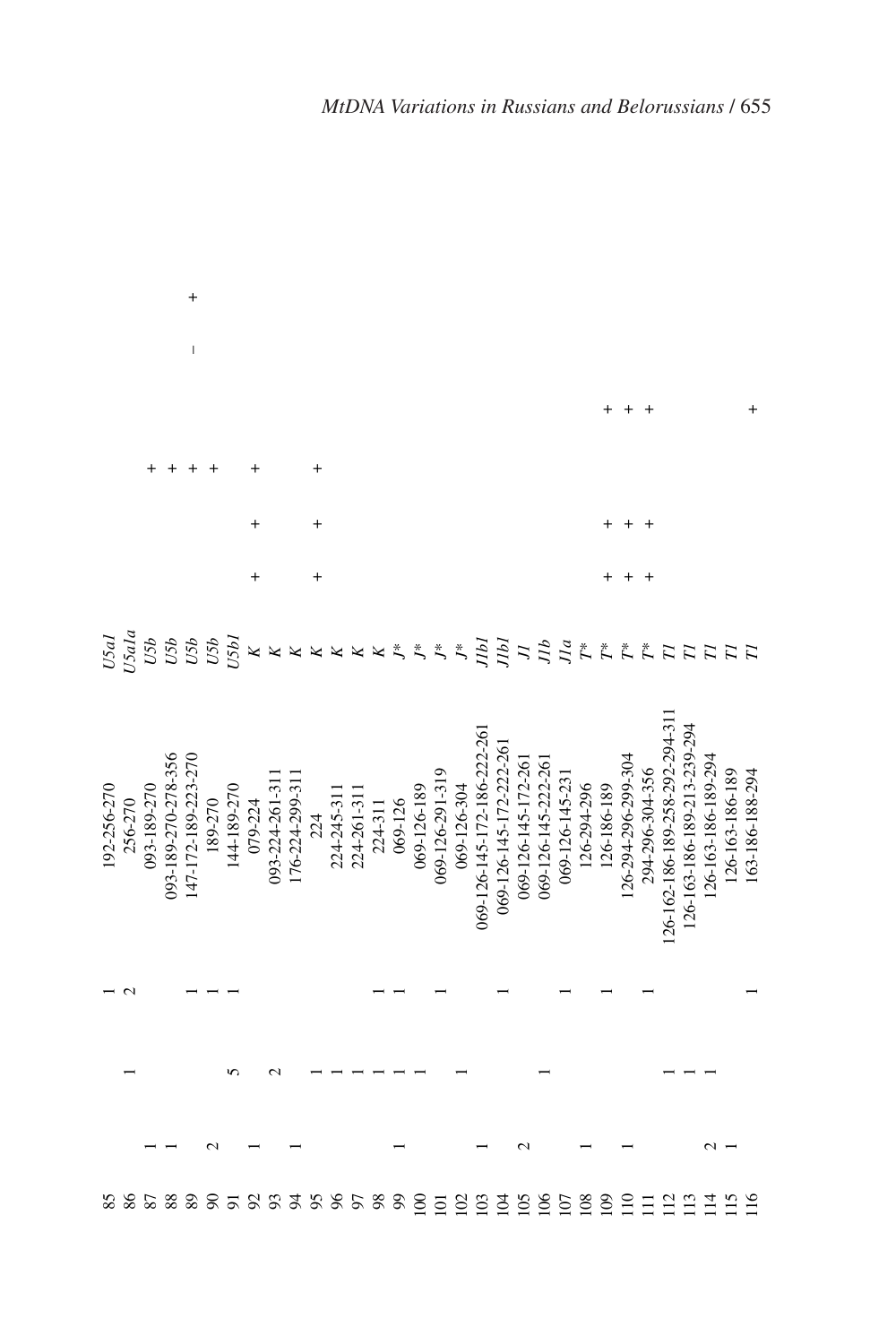| ١<br>ŕ |  |
|--------|--|
|        |  |
|        |  |

|                  |                   | Number of Individuals |                       |                         |            |              |               |                          |                       | <b>RFLP</b> Status       |               |                |               |               |
|------------------|-------------------|-----------------------|-----------------------|-------------------------|------------|--------------|---------------|--------------------------|-----------------------|--------------------------|---------------|----------------|---------------|---------------|
|                  | russians<br>Belo- | Oshevensk<br>Russians | Bashkiria<br>Russians | HVS-I Haplotypea        | Haplogroup | 7025<br>AluI | 14766<br>Msel | 12308<br>Hinfl           | 13366<br><b>BantH</b> | 10397<br>AluI            | 10394<br>Ddel | BamHI<br>16389 | 10028<br>AluI | 14465<br>Accl |
|                  |                   |                       |                       | 163-186-189-294         |            |              |               |                          | $\,^+$                |                          |               |                |               |               |
|                  |                   |                       |                       | 126-163-189-243-294     |            |              |               |                          |                       |                          |               |                |               |               |
| $\overline{19}$  |                   |                       |                       | 126-294-296-304         |            |              |               |                          |                       |                          |               |                |               |               |
| $\overline{20}$  |                   | $\mathbf{\Omega}$     |                       | 126-292-294             |            |              |               |                          |                       |                          |               |                |               |               |
| $\overline{2}$   |                   |                       |                       | 126-294-324             | 74         |              |               |                          |                       |                          |               |                |               |               |
| $\overline{2}$   |                   |                       |                       | 126-153-207-294         |            |              |               |                          |                       |                          |               |                |               |               |
| $\overline{23}$  |                   |                       |                       | 129-172-223-311         |            |              |               |                          |                       | I                        |               |                |               |               |
| $\overline{5}$   | $\mathop{\sim}$   |                       |                       | 129-223                 |            |              |               |                          |                       | I                        |               |                |               |               |
| 125              |                   |                       |                       | 172-223                 |            |              |               |                          |                       |                          |               | +              |               |               |
| 126              |                   |                       |                       | 223                     |            | $\ddot{}$    | $^{+}$        |                          | I                     |                          |               | $\,^+$         | $\,^+$        |               |
| 127              |                   |                       |                       | 192-223-292             |            |              |               |                          |                       |                          |               |                |               |               |
| 128              |                   |                       |                       | 223-234-292             |            |              |               |                          |                       |                          |               |                |               |               |
| $\overline{29}$  |                   |                       |                       | 069-189-192-223-278-292 |            |              |               |                          |                       |                          |               |                |               |               |
| 130              |                   |                       |                       | 189-223-278             |            |              |               |                          |                       |                          |               |                |               |               |
| $\overline{131}$ |                   |                       |                       | 129-185-223-224-260-298 |            |              |               |                          |                       |                          |               |                |               |               |
| 132              |                   |                       |                       | 182-189-223-298         | Z          |              |               |                          |                       |                          |               |                |               |               |
| 133              |                   |                       |                       | 129-153-214G-223-271    | z          |              |               |                          |                       |                          |               |                |               |               |
| 134              |                   |                       |                       | 223-245                 | z          |              |               |                          |                       |                          |               |                | ı             |               |
| 135              |                   |                       |                       | 223-270-327             | Z          |              |               |                          |                       |                          |               |                |               |               |
| 136              |                   |                       |                       | 223                     | Z          | +            | +             |                          |                       |                          |               |                |               |               |
| 137              |                   |                       |                       | 223-298-327             | $\cup$     |              |               |                          |                       |                          |               |                |               |               |
| 138              |                   |                       |                       | 172-223-248-256-320-355 | N/a        |              |               |                          |                       | I                        |               |                |               |               |
| 139              |                   |                       |                       | 145-176G-209-223        | NIb        | $^{+}$       | $\ddot{}$     | $\overline{\phantom{a}}$ |                       | $\overline{\phantom{a}}$ |               |                |               |               |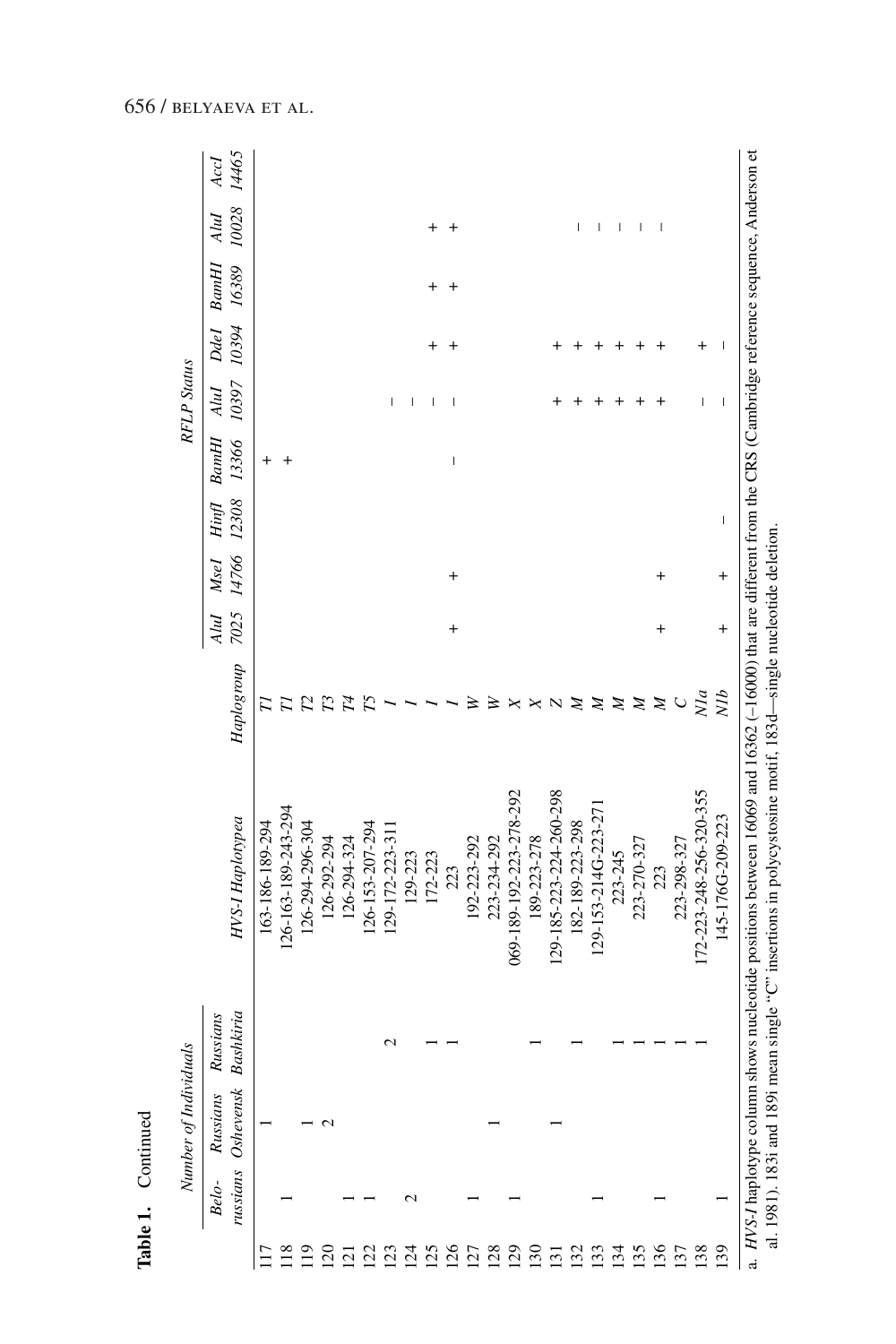|                      | Sample<br>Size | Number of<br>Haplotypes | Unique<br>Haplotypes<br>(%) | Haplotype<br>Diversity,<br>Standard<br>Deviation | Mean Pairwise<br>Differences,<br>Standard<br>Deviation |
|----------------------|----------------|-------------------------|-----------------------------|--------------------------------------------------|--------------------------------------------------------|
| <b>Belorussians</b>  | 92             | 56                      | 47 (83.9)                   | $0.937 \pm 0.021$                                | $3.65 \pm 0.54$                                        |
| Russians (Oshevensk) | 76             | 41                      | 28(68.3)                    | $0.961 \pm 0.012$                                | $3.80 \pm 0.58$                                        |
| Russians (Bashkiria) | 83             | 52                      | 44 (84.6)                   | $0.940 \pm 0.020$                                | $3.33 \pm 0.55$                                        |
| Total                | 251            | 128                     | 99 (77.3)                   | $0.949 \pm 0.011$                                | $3.59 \pm 0.54$                                        |

**Table 2.** HVS-I Diversity in Eastern Slavonic Populations

subcluster of  $U$ , is well represented in all three samples with frequencies close to the European average (Richards et al. 2000). The presence of the *U5b1* subcluster in the northern Russian population should also be noted. *U5b1* sequences in Russians were also reported by Malyarchuk et al. (2002). This subcluster was described as specific for the Saami population (Lahermo et al. 1996). Its presence in the Russian (Oshevensk) sample seems to reflect an admixture of a Finno-Ugric component, but it is unclear how old this admixture could be. All individuals included in our sample were characterized as ethnically Russian, and inhabited the area where the sample was collected for at least three maternal generations. Currently, due to geographical and sociological peculiarities, the Russian population of the Oshevensk settlement can be considered an isolate. The southern part of the Arkhangelsk region, where the Oshevensk settlement is situated, does not have immediate contact with Saami populations. So, a recent admixture seems to be less probable than an earlier admixture during the peopling of northern areas by Slavonic groups.

Haplogroup *J* shows a significant diversity in our Slavonic samples and includes five different subclusters, in contrast to Russian samples reported earlier, where *J* sequences were represented mostly by 16069T-16126C types. Haplogroup *T* is also diversified and occurs at a significant level in Belorussians and Russians (Oshevensk), but is less frequent in Russians (Bashkiria).

European-specific haplogroups *I, W,* and *X* are rare, with the exception of Russians (Bashkiria), where *I* contains four individual sequences.

In comparison to frequencies of cluster *M* in Belorussians and the northern Russian population, the frequency of cluster *M* in Russians (Bashkiria) is notably but not dramatically increased (five sequences). Although we collected samples from individuals who are ethnically Russian for at least three generations, we cannot exclude the possibility of some admixture with neighboring Asian populations characterized by high frequencies of the cluster *M*. In the meantime, those undetermined "Other" sequences, which contain the 16223T motif (six individuals), were tested for 10397*Alu*I and 10394*Dde*I status. Because they lack restriction sites at these positions, however, this portion of the "Others" group could not contribute to the cluster *M* in Russians (Bashkiria). Thus, this population differs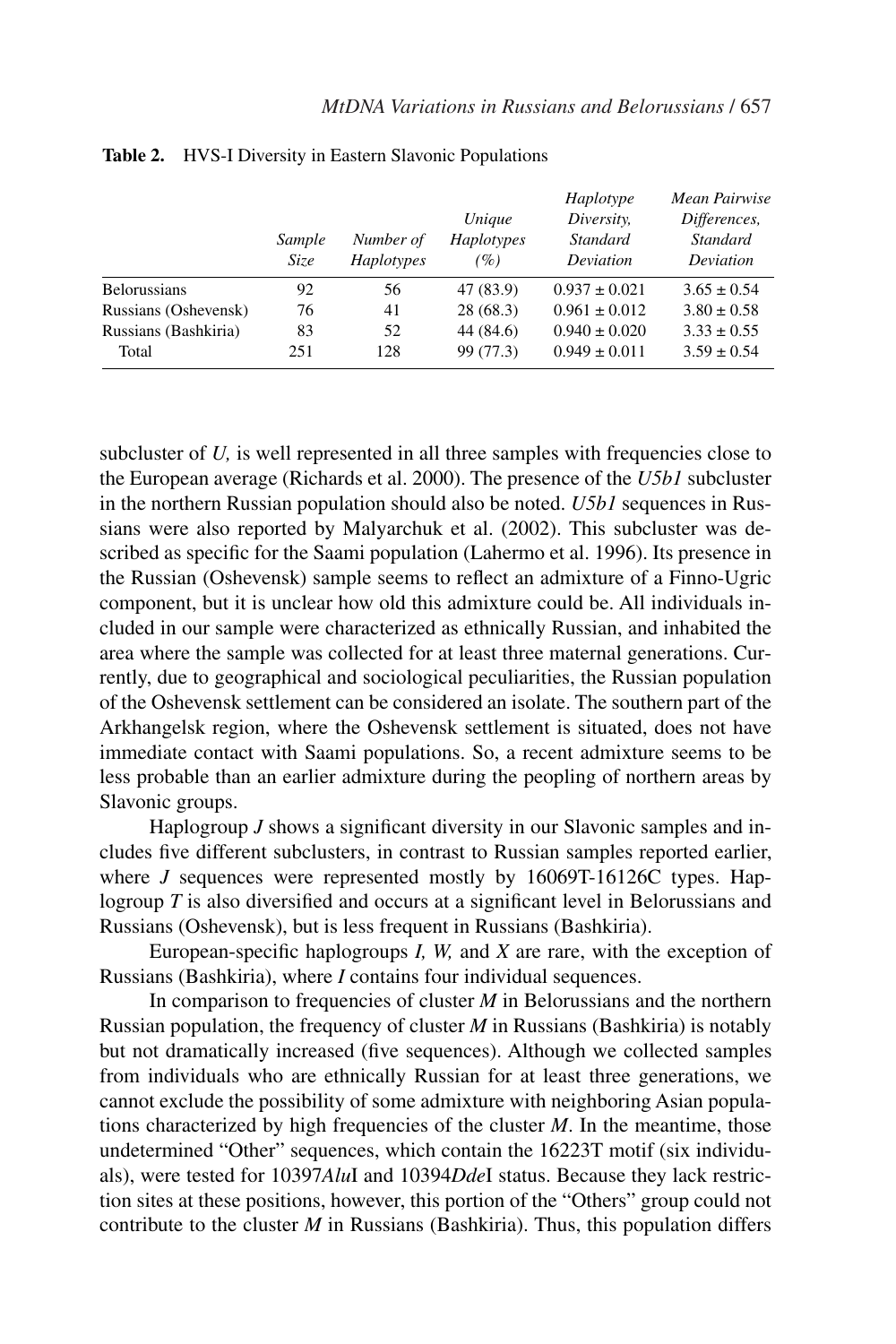#### 658 / belyaeva et al.

|                       |                     | Russians          | Russians        | <b>Total Eastern</b> |
|-----------------------|---------------------|-------------------|-----------------|----------------------|
|                       | <b>Belorussians</b> | (Oshevensk)       | (Bashkiria)     | Slavonic sample      |
| Haplogroup            | $N^a$ (frequency)   | $N$ (frequency)   | $N$ (frequency) | $N$ (frequency)      |
| HV                    | 46 (0.500)          | 42 (0.053)        | 27 (0.325)      | 115 (0.458)          |
| $HV^*$                | 4(0.043)            | 1(0.013)          |                 | 5(0.020)             |
| Η                     | 37 (0.402)          | 37 (0.487)        | 26(0.313)       | 100 (0.398)          |
| $pre-V$               | 5(0.054)            | 4(0.053)          | 1(0.012)        | 10 (0.040)           |
| U                     | 26 (0.283)          | 20 (0.263)        | 25(0.301)       | 71 (0.283)           |
| $U^*$                 | 16(0.174)           | 4(0.053)          | 14 (0.169)      | 34 (0.135)           |
| K                     | 2(0.022)            | 6(0.079)          | 1(0.012)        | 9(0.036)             |
| U <sub>2</sub>        |                     |                   | 1(0.012)        | 1(0.004)             |
| U <sub>4</sub>        |                     | 4(0.053)          | 1(0.012)        | 5(0.020)             |
| U5:                   | 8 (0.087)           | 6(0.079)          | 8 (0.096)       | 22 (0.088)           |
| U5a                   | 1(0.011)            |                   |                 | 1(0.004)             |
| U5a1                  | 3(0.033)            |                   | 3(0.033)        | 6(0.024)             |
| U5ala                 |                     | 1(0.013)          | 2(0.024)        | 3(0.012)             |
| U5b                   | 4(0.043)            |                   | 2(0.024)        | 6(0.024)             |
| U5b1                  |                     | 5(0.066)          | 1(0.012)        | 6(0.024)             |
| JT                    | 12(0.130)           | 11(0.145)         | 7(0.084)        | 30 (0.120)           |
| J                     | 4(0.043)            | 4(0.053)          | 4(0.048)        | 12 (0.048)           |
| $J^*$                 | 1(0.011)            | 3(0.039)          | 2(0.024)        | 6(0.024)             |
| $JI^*$                | 2(0.022)            |                   |                 | 2(0.008)             |
| J1a                   |                     |                   | 1(0.012)        | 1(0.004)             |
| J1b                   |                     | 1(0.013)          |                 | 1(0.004)             |
| J1b1                  | 1(0.011)            |                   | 1(0.012)        | 2(0.008)             |
| $\boldsymbol{T}$      | 8(0.087)            | 7(0.092)          | 3(0.036)        | 18 (0.072)           |
| $T^*$                 | 2(0.022)            | -                 | 2(0.024)        | 4(0.016)             |
| T1                    | 4(0.044)            | 4(0.053)          | 1(0.012)        | 9(0.036)             |
| T2                    |                     | 1(0.013)          |                 | 1(0.004)             |
| T3                    |                     | 2(0.260)          |                 | 2(0.008)             |
| T <sub>4</sub>        | 1(0.011)            | $\overline{a}$    |                 | 1(0.004)             |
| T5                    | 1(0.011)            |                   |                 | 1(0.004)             |
| Ι                     | 2(0.022)            |                   | 4(0.048)        | 6(0.024)             |
| W                     | 1(0.011)            | 1(0.013)          | $\overline{a}$  | 2(0.008)             |
| Χ                     | 1(0.011)            |                   | 1(0.012)        | 2(0.008)             |
| M                     | 2(0.022)            | 1(0.013)          | 4(0.048)        | 7(0.028)             |
| Z                     |                     | 1(0.013)          |                 | 1(0.004)             |
| $\mathcal{C}_{0}^{0}$ |                     | $\qquad \qquad -$ | 1(0.012)        | 1(0.004)             |
| $\boldsymbol{N}$      | 1(0.011)            |                   | 1(0.012)        | 2(0.008)             |
| Nla                   |                     |                   | 1(0.012)        | 1(0.004)             |
| N1b                   | 1(0.011)            |                   |                 | 1(0.004)             |
| Other                 | 1(0.011)            | 1(0.013)          | 13 (0.157)      | 15 (0.060)           |
| Total                 | 92                  | 76                | 83              | 251                  |

### **Table 3.** Haplogroup Distribution in Three Eastern Slavonic Populations

 $a. N =$  number of individual lineages.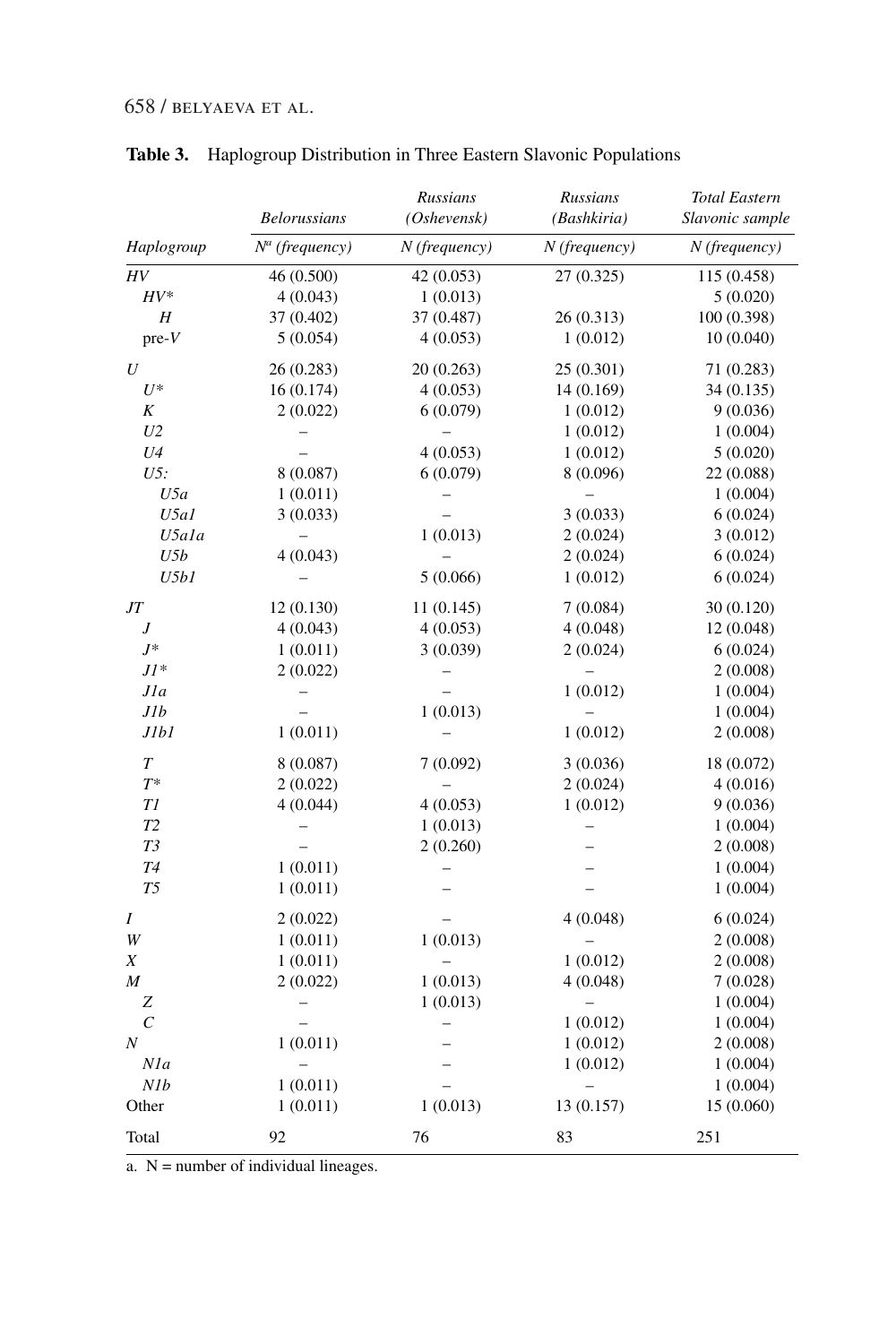remarkably in the distribution of haplogroups within cluster *R* (Macaulay et al. 1999). Therefore, only the recent admixture, to which Russians (Bashkiria) are more exposed geographically, cannot easily explain the differences between this population and two others.

**Conclusions.** As follows from the above discussion, three eastern Slav samples considered in total demonstrate mtDNA variations that are very close to variations found in the European population as a whole. MtDNA haplotypes are similar to those found in Western and Central European populations. Nevertheless, the comparison of Slavonic samples of different ethnic and geographic origins reveals the complicated structure of the mitochondrial gene pool in this area. This structure could reflect traces of female admixture between Slavonic and pre-Slavonic groups—in particular, Finno-Ugric tribes—during a colonization of northern Eastern Europe by Slavs. In this sense our data are in agreement with those from previous studies of Slavonic mtDNA (Malyarchuk and Derenko 2001) and a hybridization theory of the origin of Eastern Slavs (Alekseeva 1973), which imply their central European origin and subsequent admixture and assimilation of pre-Slavonic populations of Eastern Europe. This study also revealed no or low Mongoloid admixture in the mitochondrial gene pool of Eastern Slavs. However, the analysis of maternally inherited mtDNA could not effectively reveal the influence of Mongoloid migrations, since they included mostly male individuals. Haplogroup distribution in Belorussians and northern Russians has more similarity to that in northern European populations than in eastern Russian populations. The Russian (Bashkiria) population differs from the two other samples in the representation of several clusters, namely, *HV, V, K, T*. Besides the local admixture and assimilation of pre-Slavonic groups, this difference could support an existing opinion that Russian migrants of different geographic origin were involved in the processes of colonizing the northern and eastern parts of the Russian Plain. More detailed studies of Eastern European mtDNA variations, complemented by analysis of Y-chromosome loci, will allow revelation of some tendencies, which could reflect the main aspects of European gene pool formation.

*Acknowledgments* This work was partially supported by the Russian Art and Scientific Foundation and the Russian Basic Research Foundation.

*Received 21 January 2003; revision received 28 April 2003.*

# **Literature Cited**

Alekseeva, T.I. 1973. *Ethnogenesis of Eastern Slavs*. Moscow, Russia: Moscow State University (in Russian).